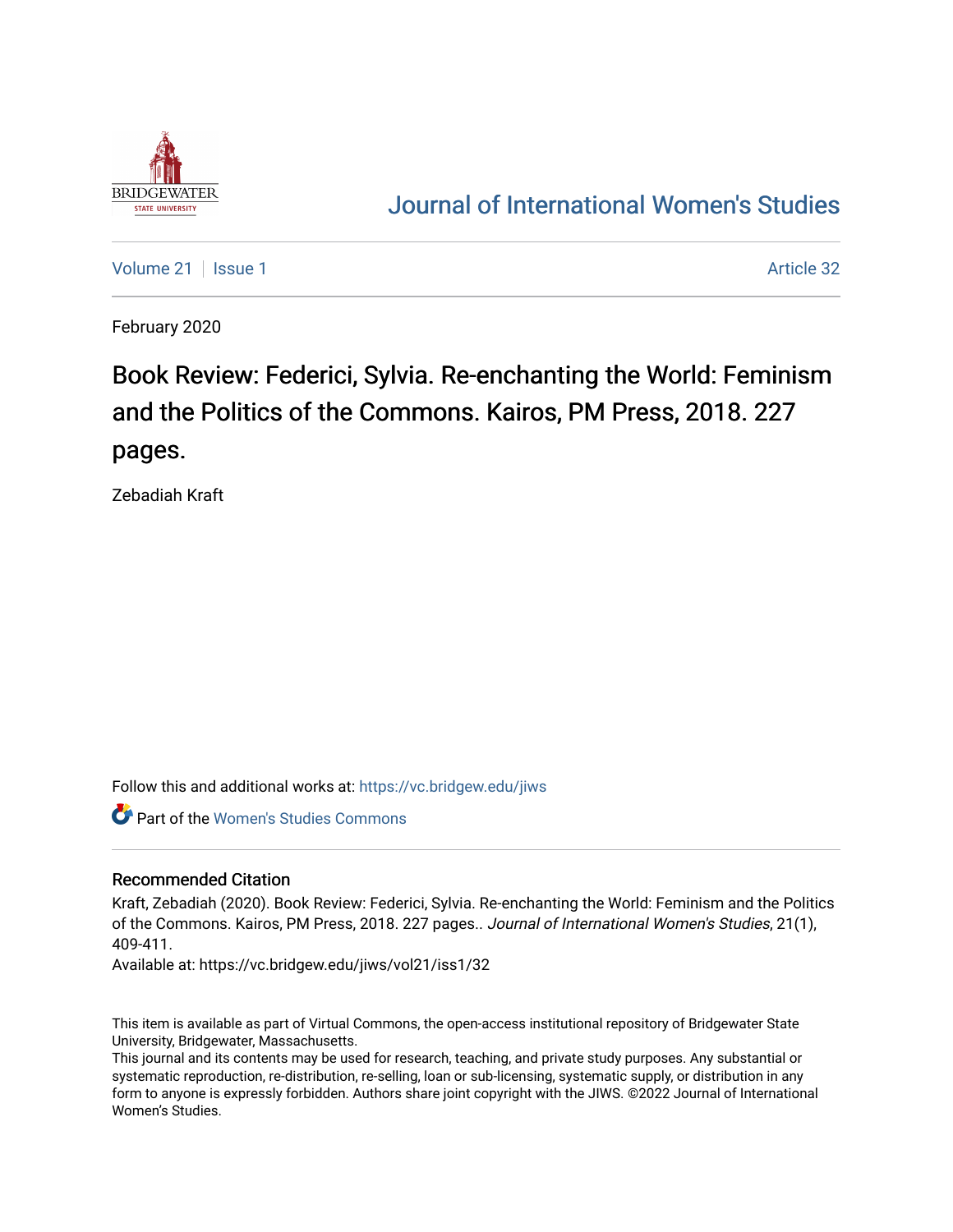#### Kraft: Book Review

This journal and its contents may be used for research, teaching and private study purposes. Any substantial or systematic reproduction, re-distribution, re-selling, loan or sub-licensing, systematic supply or distribution in any form to anyone is expressly forbidden. ©2020 Journal of International Women's Studies.

Zebadiah Kraft, PhD Candidate, Indiana U of Pennsylvania Instructor of Writing University of Alaska Anchorage 3420 Providence Dr. Anchorage AK, 99508 [zrkraft@alaska.edu](mailto:zrkraft@alaska.edu) (907)315-0005

### **Book Review: Federici, Sylvia.** *Re-enchanting the World: Feminism and the Politics of the Commons.* **Kairos, PM Press, 2018. 227 pages.**

*Re-enchanting the World: Feminism and the Politics of the Commons* (2018) chronicles the lives of women in Africa, China, and South America, offering case studies on resisting neoliberal capitalist encroachment. The author, Silvia Federici, notes that she uses these places and these women because they offer the most profound successes in resisting the force of capitalism's excesses and greed. The work is part of a career-long mission on the part of Federici, to illustrate the possibilities of a world without Western capitalism's heavy-handed globalism. Using Marxist feminist background and research, Federici begins by outlining the history of accumulation and "new enclosures."

In Part I, "On the New Enclosures," Federici's essays focus on primitive accumulation and the creation of the neoliberal capitalist endeavor in order to provide a basis for study of the commons reclamation projects in non U.S. countries (and to carry the conversation about those projects to hypothesizing the return of commons centered living in the U.S.). One of Federici's key goals, as she herself says, is to "demonstrate that the principle of the commons, as upheld by feminists, anarchists, ecologists, and non-orthodox Marxists, contrasts with the assumption shared" by traditional Marxists and faux revolutionaries who promote the necessity of capitalism as a building block to what comes next (7). For Federici, the most blatant attack on the sovereignty of people and of systems of communing is the World Bank and the IMF run by the Western capitalist states (most notably the U.S.) who seek to "help" developing nations by bringing them under the tutelage and hammer of capitalism and debt economies. The effort, successful in nearly every measure of the word, is to enforce debt and labor economies that reduce the reproductive value of participants and to force austerity and Western-traditional patriarchal beliefs onto the systems that seem to benefit from more communal makeups. Federici, in the first part of her book, sets up a new way of thinking about commonism and communism that is in opposition to traditional Marxist views. She distinguishes her work by focusing on indigenous and feminist groups' efforts to reclaim production and "reject the imposition of a unitary model of social and cultural life" (7), as well as to reject the capitalist project of commodifying the very lives of the community and creating a fate for people rather than with them. In Part I, 'new enclosures' are identified and defined alongside 'debt economy', while a discussion of resistance is constantly built. New enclosures are, according to Federici, the systems that disallow entrepreneurship and

1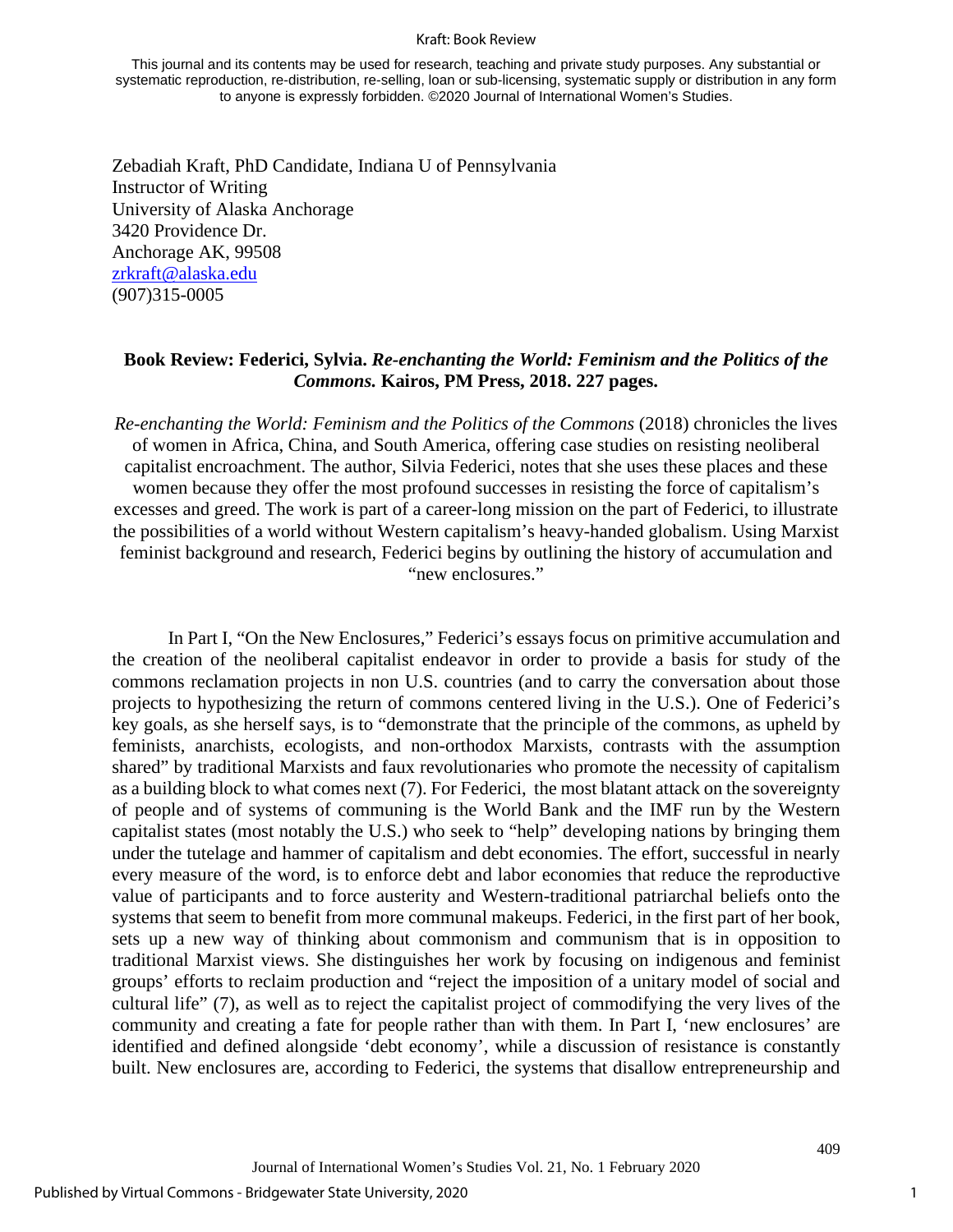force engagement with the systems of capitalist oppression—micro loans and microcredit that exacerbate issues of personal and thus national debt being key instances in her analysis.

Part II sets out as a "path to transform our subjectivity" (77), through the study of cases of alternatives and resistance movements to capitalism in Africa and South America, and through discussions on technology, reproductive work, and feminism/feminist Marxism. The first few chapters of Part II highlight forms of resistance that offer glimpses of hope to those of us who see the destruction caused by neoliberalism. Communal forms of social organization in Africa and South America, almost entirely through matriarchal (or ancient traditional) rather than patriarchal models of ownership offer insight into how we might alter our own, Western, forms of resistance. Federici places the onus on the U.S. to make amends for and begin to respect the Native American ways of being, and to provide reconciliation (meaning the return of tribal lands), reparations (for slavery and dispossession), and begin to revere the land not for its value, but for its lifegiving ability. The cases she uses offer "a 'planet of commons'" (89, quoting Mike Davis). She expresses that the current model of commons is not good enough, and largely is used to create the new enclosures described in Part I. What is burgeoning though, according to Federici, that is part and parcel of the shift to a metamodern social sensibility, is the recognition of the need to protect ourselves against the machine of capital. The reclamation of the commons (in the various ways Federici describes as well as many others) is the first steps to a revolution out of neoliberalism. She describes a convergence of groups from Marxist, feminist, ecologist, anarchist, socialist, among others that all want to push for the commons to be taken back. For Federici, and I would argue for the metamodernist, there is an immanent sense of feeling that capitalism has had its last breath. The problem, of course, is that even as we see revolutionary causes and movements away from capitalist accumulation and destruction, the system fights back and intensifies even as it seems to have become untenable.

The most useful part of this book is found in the discussion of the relationship of reproductive labor and the efforts to remove it from the grip of neoliberalism. Reproductive labor, as Federici says, "is deeply sculpted into our collective consciousness" (112), positioning women and women's work as apart from and therefore lesser than traditional (male) labor. This was especially true until the last decade, and as we see well, the reaction of the neoliberal system is to attempt to retake control over women and "women's work" through, for example, legislating their bodies and abilities, removing health and social protections. Most of Part II is a set of case studies on resistance to such attempts on a planetary scale. What we are now beginning to see is that neoliberalism is willing to go to very extreme measures to maintain power and to avoid losing the same in countries like the U.S. Federici names "almost a desire to eliminate childhood itself" for much of the U.S. and world, especially of immigrants and minorities (182). The most obvious elimination of childhood may well be the lack of any real response (and in cases like Parkland, FL in 2018 and Newtown, CT in 2012 the vilification of children by right wing pundits) to gun violence in schools, or the mockery our government has become in 2019 as we continue to put children in concentration camps on the southern border. Or perhaps we must extrapolate, as Federici does, from the use of State-sanctioned kidnapping of undocumented children sent to wealthy white citizens for adoption (currently taking place in 2019 in the U.S.) that the walls of oppression are closing in on the West. Federici's text helps us understand other forms of degradation of moral capitalism as well. Severe cuts to education, childcare, health care and reproductive care, etc. that we are seeing in the current U.S. administration under Donald Trump's first term are catalysts for Federici's inquiries. Federici offers a discussion of these catastrophes but focuses on the "need to survive in a context in which the state and market provide less and less

410